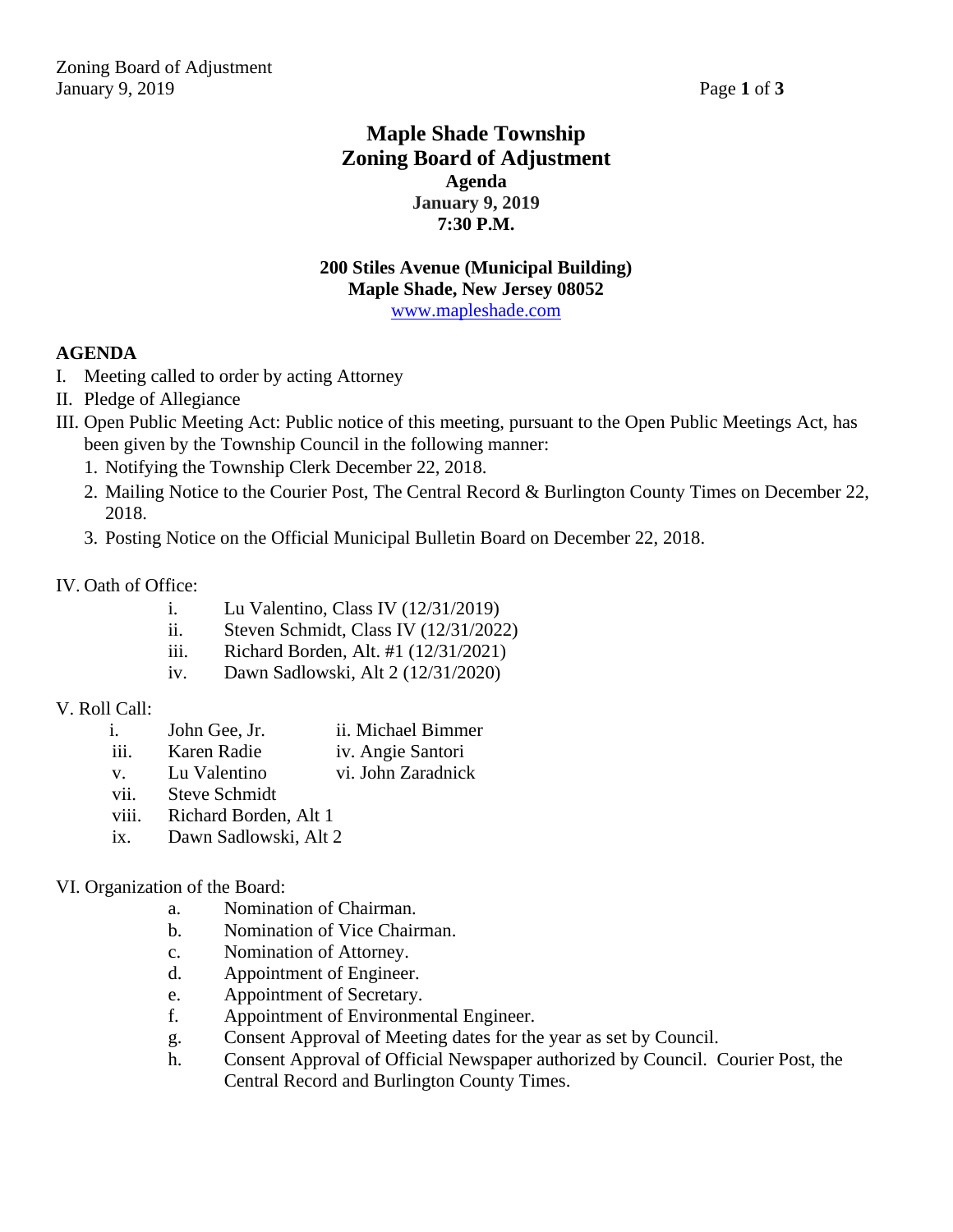## **VII.New Business:**

- 1. **2836 Rt.73 N.** Block 189.01; Lot 2.01, 2.06, 2.07, & 2.11; Jersey Premier Outdoor Advertising Billboards; Z-17-8 *– continued until March 13 meeting* Zone: Business Development (BD) Existing Use: Clover Motel Proposed Use: New Doubled Sided LED Billboard Sign 14' x 48' Application: D Variance with Site Plan One side LED and One Side Static
- 2. **2860 Rt.73 N.** Block 174; Lot 2.03; Jersey Premier Outdoor Advertising Billboards; Z-17-9 *– continued until March 13 meeting* Zone: Business Development (BD) Existing Use: Retail Building Proposed Use: New Doubled Sided Static Billboard Sign 14' x 48' Application: D Variance with Site Plan Both sides Static
- 3. **508 S. Lenola Rd.** Block 189.02; Lot 1; Cellco dba Verizon; Z-18-20 Zone: Business Development (BD) Existing Use: Telecommunications Facility Proposed Use: Expansion Application: D Variance with Site Plan – Emergency Generator Installation
- 4. **314 E. Main St.** Block 102; Lot 4; St. John's Episcopal Church; Z-18-21 Zone: Downtown Business (DB) Existing Use: Vacant Store Proposed Use: Church Application: "D" Use Variance
- *5.* **104 Orchard Ave.** Block 8; Lot 4; Spectrum; Z-18-22 *notice incorrect* Zone: Residential (RA) Existing & Proposed Use: Residential Application: C Variance – Accessory Structure/Use – ground mounted solar panels
- VIII. Old Business:

Discussion:

Garden Sheds – Storage Sheds: The 2016 annual report of the ZBA (N.J.S.A. 40:55D-70.1) was adopted by the ZBA at the meeting on 02/08/2017 (A copy of the report is attached). In 2017, the report was distributed to Council and the Planning Board. At the last Zoning Board Meeting the Chairman of the Board initiated a discussion on revisiting the 2016 recommendation that more than one (1) garden shed be permitted per residential lot; the direction to the Board was that consideration should be given to permitting additional storage sheds.

### 205-71: Non-Conforming Structures – Enlargement/Expansion

N.J.S.A. 40:55D-3& D-68: "*Nonconforming structure" means a structure the size, dimension or location of which was lawful prior to the adoption, revision or amendment of a zoning ordinance, but which fails to conform to the requirements of the zoning district in which it is located by reasons of such adoption, revision or amendment.*

### IX. Minutes

1. December 12, 2018